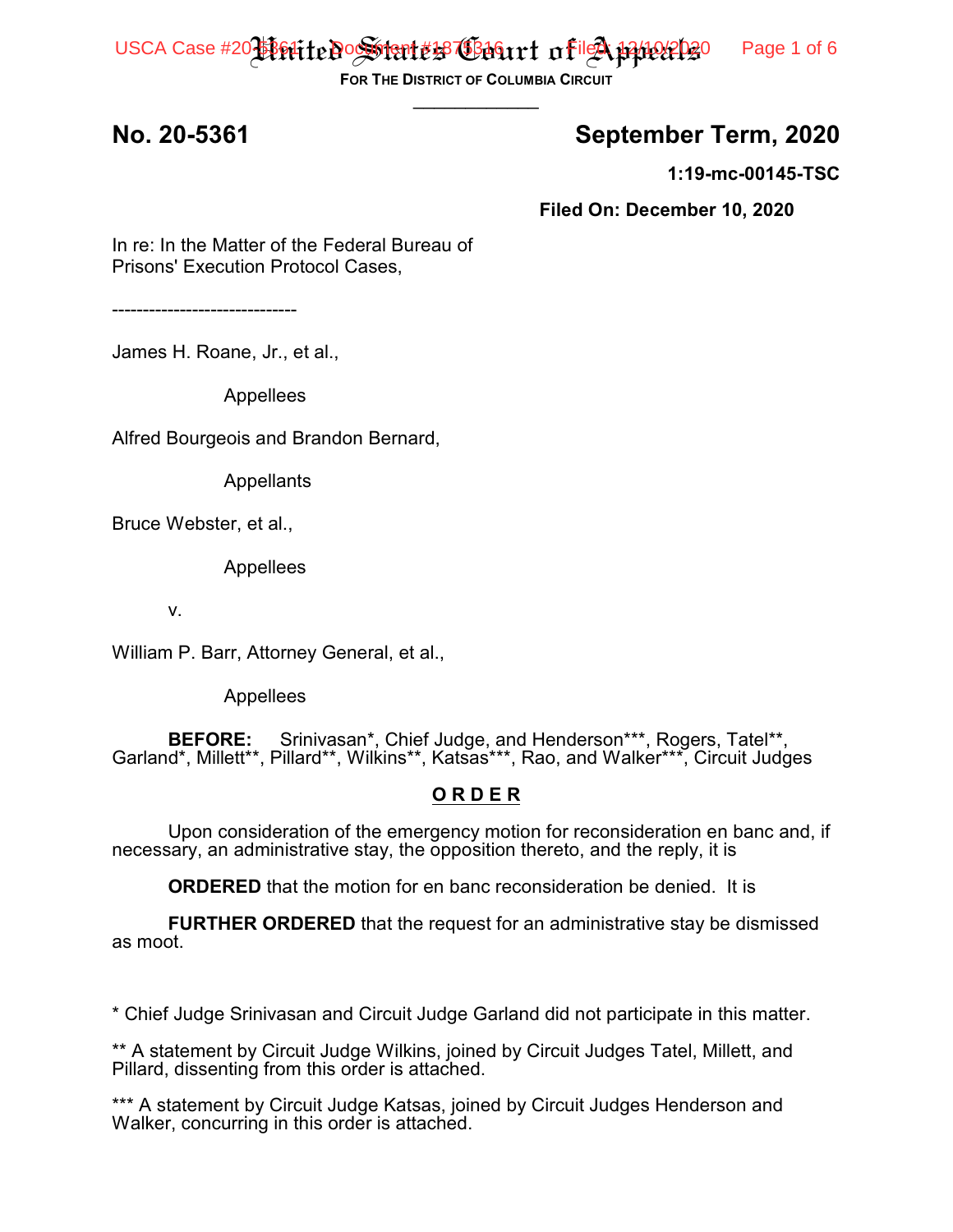**FOR THE DISTRICT OF COLUMBIA CIRCUIT**  $\overline{\phantom{a}}$ 

### **No. 20-5361 September Term, 2020**

#### **Per Curiam**

**FOR THE COURT:** Mark J. Langer, Clerk

Scott H. Atchue Deputy Clerk

BY:

Page 2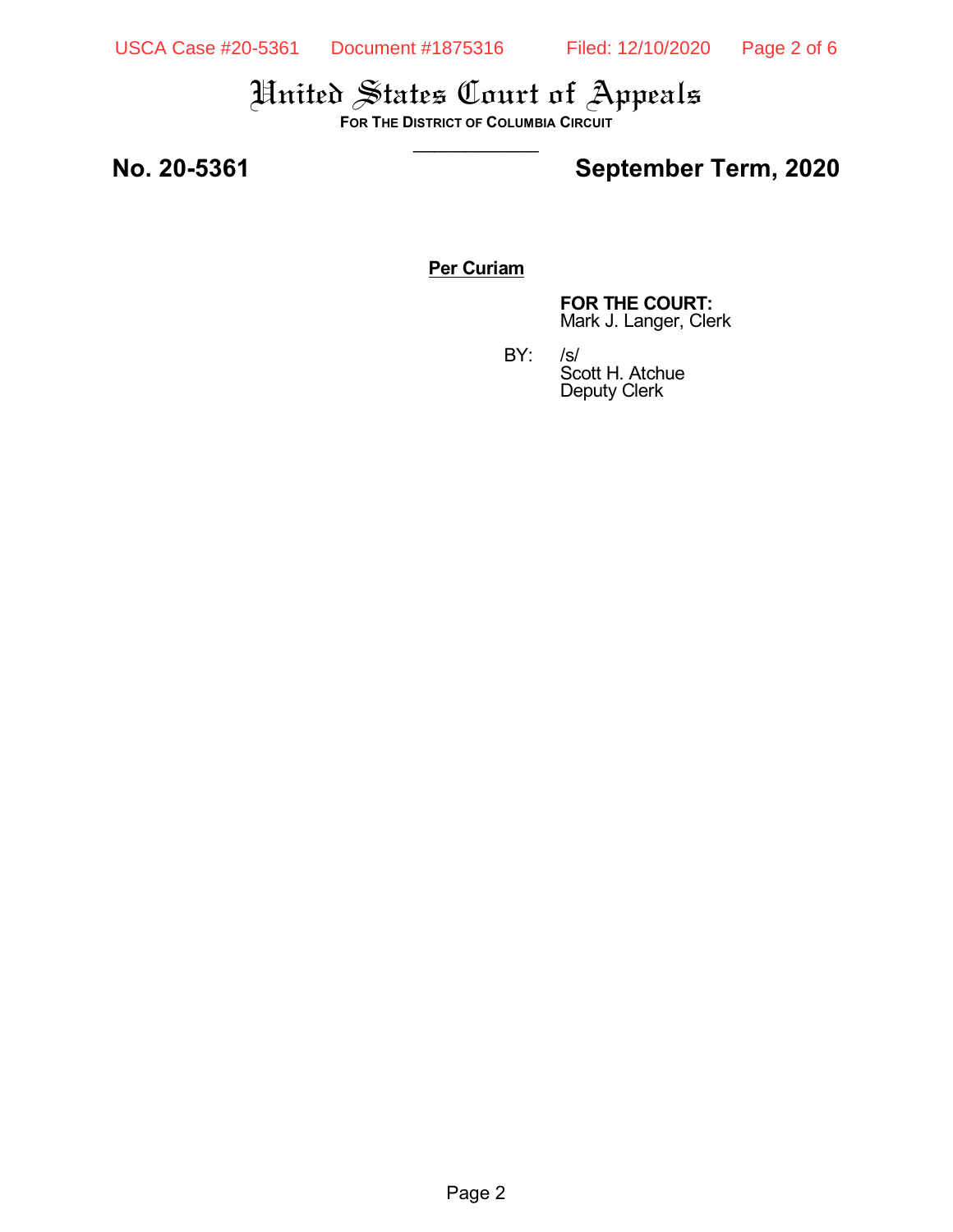**FOR THE DISTRICT OF COLUMBIA CIRCUIT**  $\overline{\phantom{a}}$ 

#### **No. 20-5361 September Term, 2020**

Wilkins, *Circuit Judge*, joined byTatel, Millett, and Pillard, *Circuit Judges*, *dissenting*:

I would grant the stay because I believe that the movants have made the requisite showing under *Nken v. Holder*, 556 U.S. 418, 435 (2009).

First, the movants have shown a likelihood of success on the merits. As relevant here, the Federal Death Penalty Act provides: "When the sentence is to be implemented, the Attorney General shall release the person sentenced to death to the custody of a United States [M]arshal, who shall supervise implementation of the sentence in the manner prescribed by the law of the [s]tate in which the sentence [was] imposed." 18 U.S.C. § 3596(a). The question here is whether prescribing the date that the sentence will be carried out is something that falls within the "manner" of "implementation" of the death sentence. I believe that the answer to that question is likely yes.

The plain meaning of "implementation" is "the process of making something active or effective." *Implementation*, *MERRIAM-WEBSTER.COM*, https://www.merriamwebster.com/dictionary/implementation (last visited Dec. 10, 2020). It is also defined as "the act of putting a plan into action or of starting to use something," *D I C T I O N A R Y . C A M B R I D G E . O R G* , https://dictionary.cambridge.org/us/dictionary/english/implementation (last visited Dec. 10, 2020), or "[t]he process of putting a decision or plan into effect," *LEXICO.COM*, https://www.lexico.com/en/definition/implementation (last visited Dec. 10, 2020). Here, a critical part of the process of carrying out the death sentence is notifying everyone involved when the execution is going to take place. This notification initiates the process, and it is crucial because it informs the condemned prisoner, his counsel, the warden, the victims, the public, as well as the President who has pardon and clemency power, and the courts which have power to enjoin, when the execution is actually going to occur.

Further, even if considering the more narrow definition that "implementation" means only those measures that "effectuate the death," *United States v. Mitchell*, 971 F.3d 993, 996–97 (9th Cir. 2020), it seems clear that prescribing the date and time for the execution to occur is a necessary element of effectuating the death sentence. Thus, I believe that the plain meaning of the term, as well as the construction of § 3596(a) from Judge Rao's controlling opinion in *In re Fed. Bureau of Prisons'Execution Protocol Cases*, 955 F.3d 106 (D.C. Cir. 2020), supports the conclusion that movants are likely to succeed on the merits. *See id*. at 129 ("[T]he FDPA requires the federal government to apply state law—that is, statutes and formal regulations—at whatever level of generality state law might be framed.") (Rao, J. concurring). I disagree with the Government that anything stated in Judge Tatel's dissenting opinion is to the contrary. I remain convinced of this view after having reviewed the other decisions of the courts of appeal construing § 3596(a), though I note that only *United States v. Vialva*, 976 F.3d 458 (5th Cir. 2020), squarely addresses the issue we face today. I agree that "Section 3596(a) cannot be reasonably read to incorporate every aspect of the forum state's law regarding execution procedure," *Peterson v. Barr*, 965 F.3d 549, 554 (7th Cir. 2020), but setting the date for the execution to take place is such a fundamental part of its implementation that it is reasonable to hold that it must be incorporated here.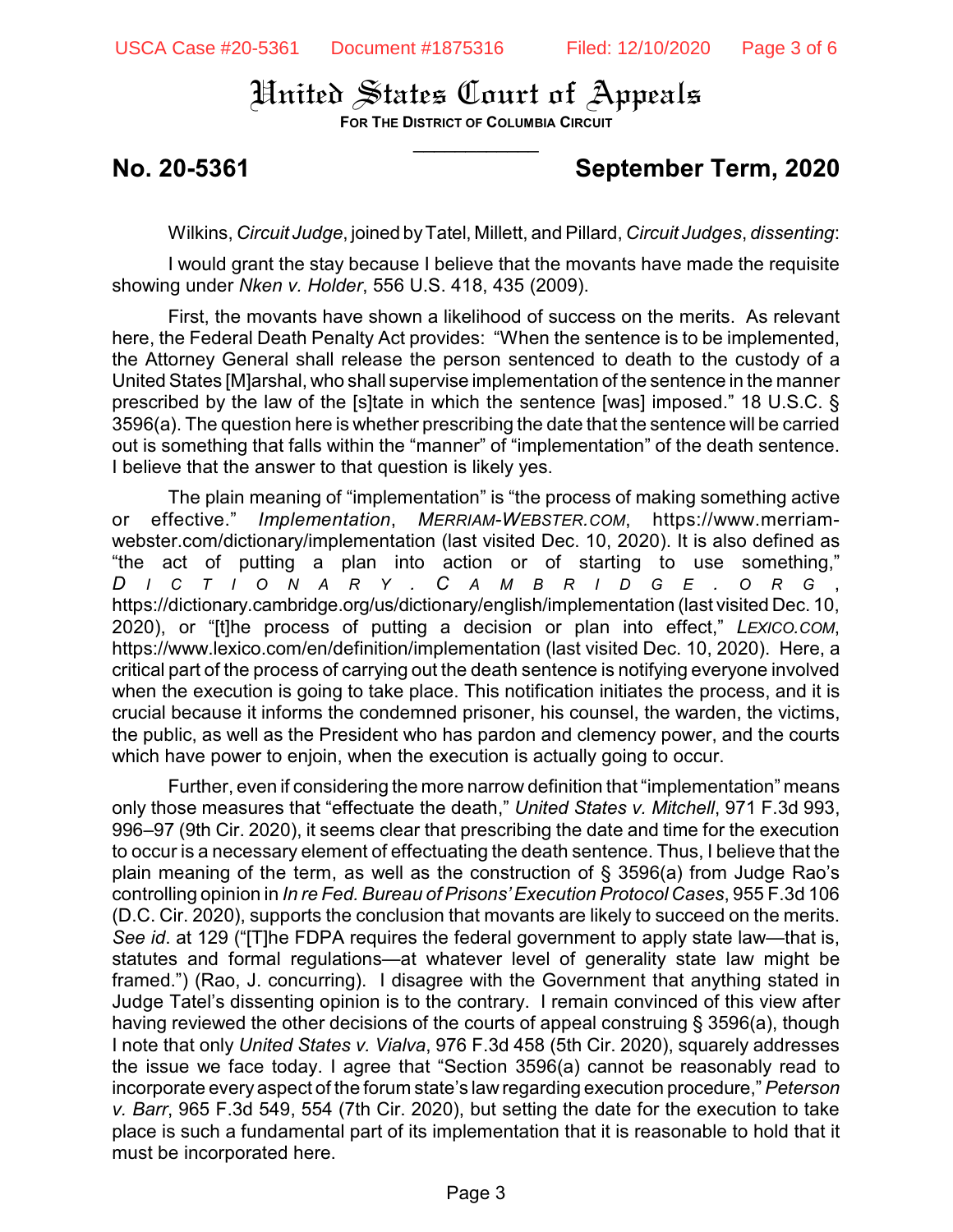**FOR THE DISTRICT OF COLUMBIA CIRCUIT**  $\overline{\phantom{a}}$ 

### **No. 20-5361 September Term, 2020**

I also find that movants have shown irreparable harm. Both have filed clemency petitions that are pending before the President. So long as those clemency petitions have not been acted upon, there is a chance that they could be granted after further consideration. The denial of time for that further consideration to occur is itself irreparable harm. The President is not required to act upon a clemency petition by any date certain, and if the execution proceeds before he acts, those clemency petitions become moot. Under these circumstances, denial of the full 90 days of consideration that would attain if Texas state law were followed denies these inmates further consideration of petitions that could save their lives.

Finally, the balance of equities and public interest weigh in favor of granting the stay because, even though the Government is harmed by a delay of the execution, the harm to movants is irreparable and the public interest is served when the Government abides by the law. *See League of Women Voters of the United States v. Newby*, 838 F.3d 1, 12 (D.C. Cir. 2016).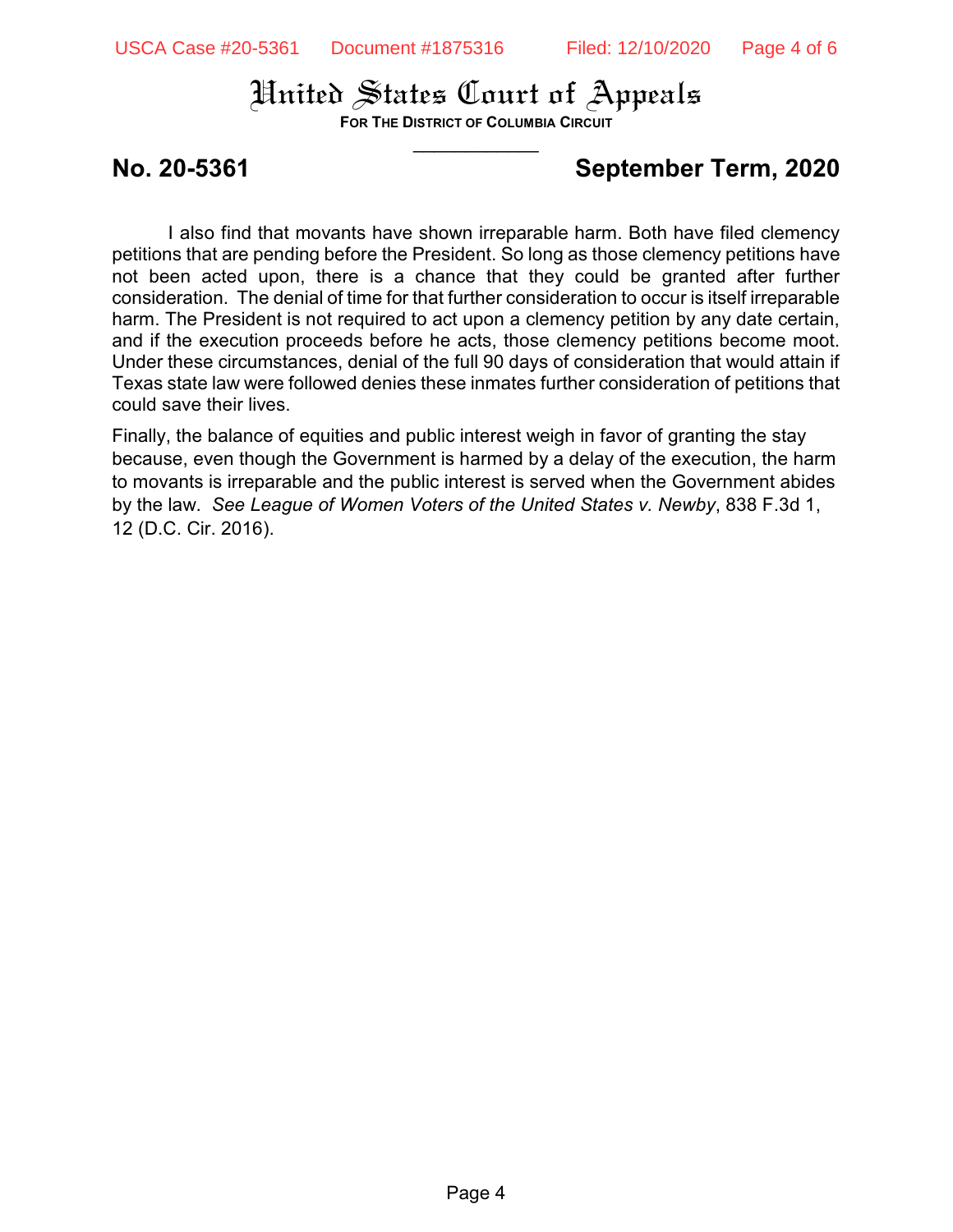**FOR THE DISTRICT OF COLUMBIA CIRCUIT**  $\overline{\phantom{a}}$ 

## **No. 20-5361 September Term, 2020**

Katsas, *Circuit Judge*, with whom Henderson and Walker, *Circuit Judges*, joins, concurring: I vote to deny a stay because the plaintiffs here are unlikely to succeed on the merits, for the Texas notice statute that they invoke does not concern "implementation" of their death sentences under the Federal Death Penalty Act. That statute requires a United States marshal to "supervise *implementation* of the [death] sentence in the manner prescribed by the law of the State in which the sentence is imposed." 18 U.S.C. § 3596(a) (emphasis added). Implementing a sentence means carrying it out. *See Implement*, WEBSTER'S THIRD NEW INTERNATIONAL DICTIONARY 1134 (3d ed. 1993) ("to carry out: accomplish, fulfill"); *Implementation Plan*, BLACK'S LAW DICTIONARY 872 (10th ed. 2014) ("An outline of steps needed to accomplish a particular goal."). The FDPA thus requires the marshal to follow only those state laws that concern *how* a state conducts an execution, not *when* it does so.

Moreover, under the FDPA, "implementation" of a death sentence involves only conduct that immediately precedes the execution. Section 3596(a) states that a person sentenced to death must be "committed to the custody of the Attorney General" while any appeal is pending. After that, "[w]hen the sentence is to be implemented," the Attorney General must "release" the prisoner to a United States marshal, "who shall supervise implementation of the sentence." This language makes clear that the prisoner is transferred to the marshal only "[w]hen the sentence is to be implemented," and that the "implementation of the sentence" covers only conduct that follows the transfer. In short, "implementation" does not include scheduling the execution, but instead presupposes a set time and date.

Our decision in the *Execution Protocol Cases*, 955 F.3d 106 (D.C. Cir. 2020), does not undercut this analysis. It addressed what constitutes a "manner" of execution under the FDPA, not what constitutes its "implementation." To be sure, Judge Rao argued that "implementation" could be read broadly, so as to cut against my construction of "manner" to include only the top-line choice among execution methods. *Id.* at 133–34 (Rao, J., concurring). But the case did not present, and we had no occasion to decide, whether the FDPA extends even to events that precede the release of the prisoner to the marshal. Indeed, as Judge Tatel noted in dissent, the plaintiffs themselves, to avoid an implausibly broad construction of the FDPA, argued that "implementation" covers only procedures that "effectuate the death." *See id.* at 151 (Tatel, J., dissenting). Any broader reading of "implementation," combined with the broad reading of "manner" that my colleagues adopted in the *Execution Protocol Cases*, would construe the FDPA—which was designed to expand availability of the federal death penalty—to create significant practical problems in carrying it out. *See id.* at 119–20 (Katsas, J., concurring); *see also Barr v. Roane*, 140 S. Ct. 353, 353 (2019) (statement of Alito, J.).